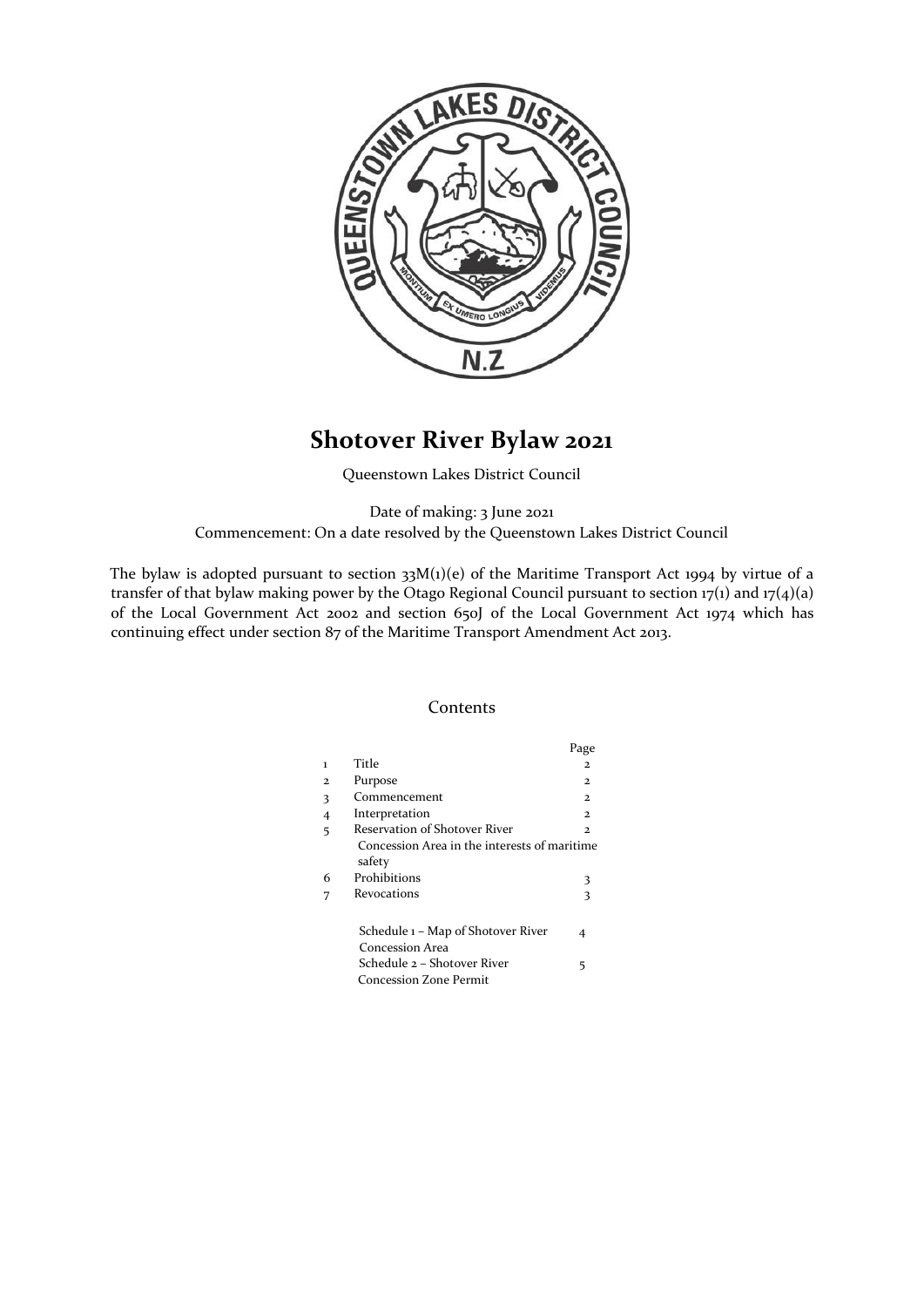#### **1 Title**

1.1 This Bylaw is the Queenstown Lakes District Council Shotover River Bylaw 2021.

## *2* **Purpose**

2.1 The purpose of this Bylaw is to provide for navigation safety by restricting public access to the Shotover River Concession Area.

#### *3* **Commencement**

3.1 This Bylaw comes into force on a date to be resolved by Council.

# *4* **Interpretation**

4.1 In this Bylaw, unless the context otherwise requires:

**Council** means the Queenstown Lakes District Council, a territorial authority named in Part 2 of the Local Government Act 2002.

**Vessel** means every description of boat or craft used in navigation, whether or not it has any means of propulsion, and includes:

- (a) A barge, lighter or other like vessel;
- (b) A hovercraft or other thing deriving full or partial support in the atmosphere from the reaction of air against the surface of the water over which it operates;
- (c) A submarine or other submersible;
- (d) A seaplane when operating on the surface of the water;
- (e) A personal water craft;
- (f) A raft;
- (g) A white water raft;
- (h) A kiteboard, sailboard, paddleboard; or surfboard
- (i) An inner tube; and
- (j) A kayak or canoe.

**Shotover River Concession Area** means the part of the Shotover River between Tuckers Beach (GPS reference 44 deg 59'24.58 S 168 deg 43'58.89 E) and the east end of the Oxenbridge Tunnel, as depicted in the map in Schedule 1.

#### *5* **Reservation of Shotover River Concession Area in the interests of maritime safety**

- 5.1 The Shotover River Concession Area is reserved for use only by persons and Vessels permitted to be present in or to operate or be operated in the Shotover River Concession Area by permit granted by Council or its delegated representative.
- 5.2 The permit shall be in a form and style approved by Council, an example of which is set out in Schedule 2.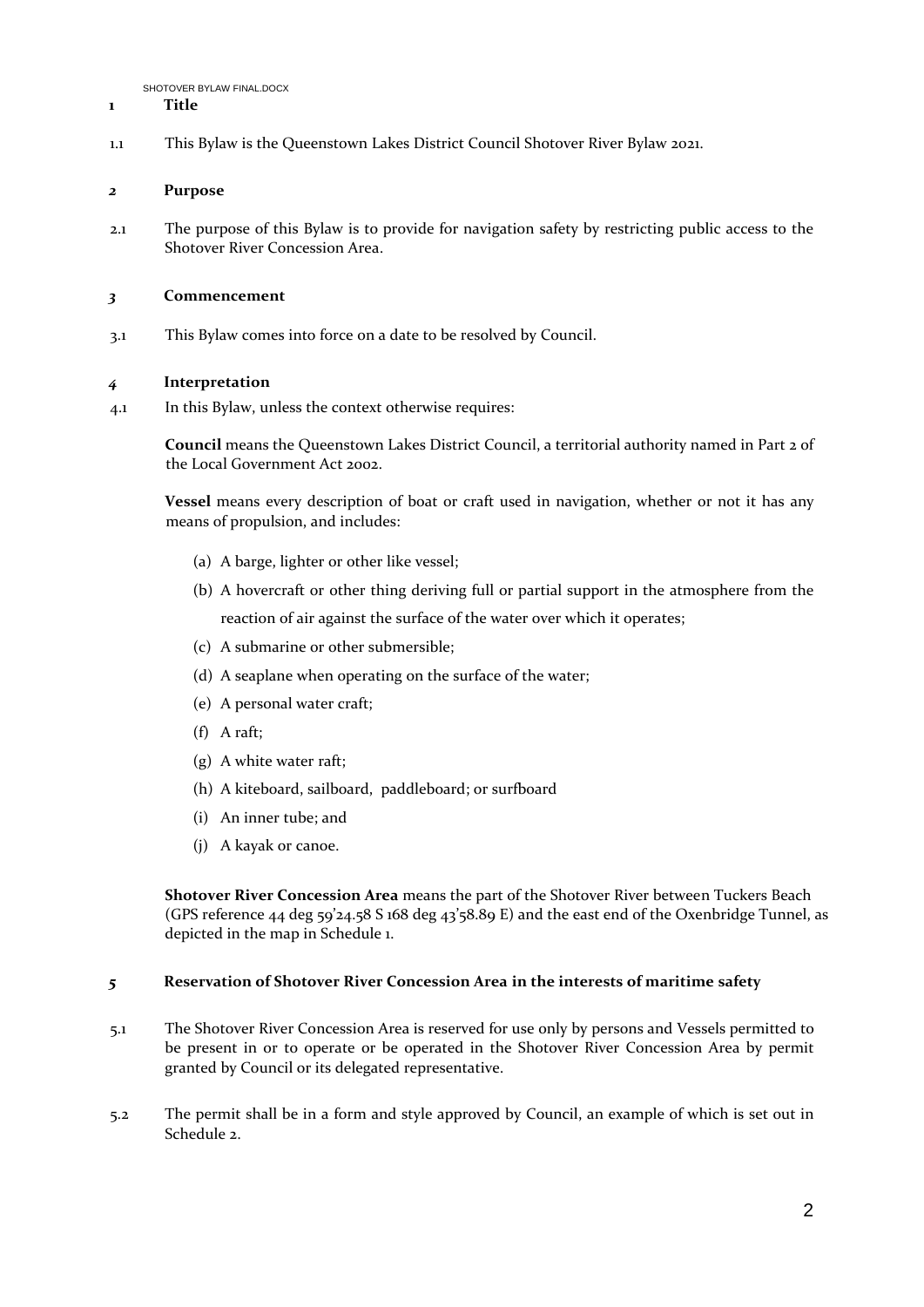# *6* **Prohibitions**

- 6.1 No person may operate or cause to be operated any Vessel in the Shotover River Concession Area unless permitted by Council or its delegated representative to do so.
- 6.2 No person shall operate or cause any operation within the Shotover River Concession Area contrary to a permit issued under this Bylaw.

## **7 Revocation**

- 7.1 The Queenstown Lakes District Council (Shotover River) Bylaw 2015 is revoked from the date this bylaw comes into force.
- 7.2 Any permit issued prior to the commencement of this Bylaw under the Queenstown Lakes District Council (Shotover River) Bylaw 2015 shall continue in force until the expiry stated on the permit, or if no expiry is stated, by no later than 12 months from the date this Bylaw comes into force.

# *Explanatory Notes:*

*The Queenstown Lakes District Council Shotover River Bylaw 2021* 

*This Bylaw was adopted pursuant to a resolution passed by the Queenstown Lakes District Council on and in accordance with section 33M(1)(e) of the Maritime Transport Act 1994 and section 145 of the Local Government Act 2002.* 

*Mayor* 

*Chief Executive Officer*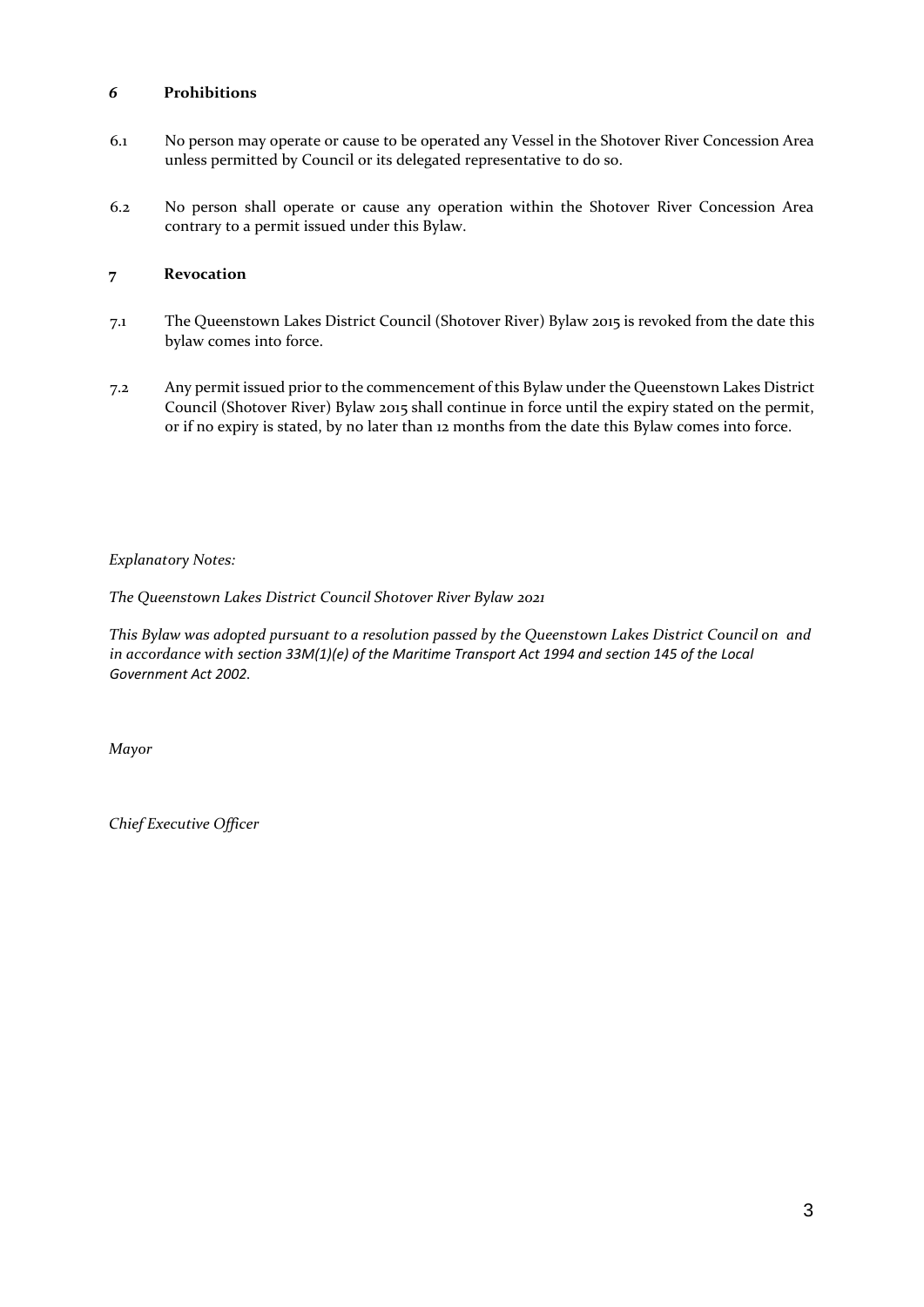

**Schedule 1 – Map of Shotover River Concession Area** 

44deg58'56.17 S 168deg39'58.89 E 44Deg59'24.58S 168deg43'58.89 E